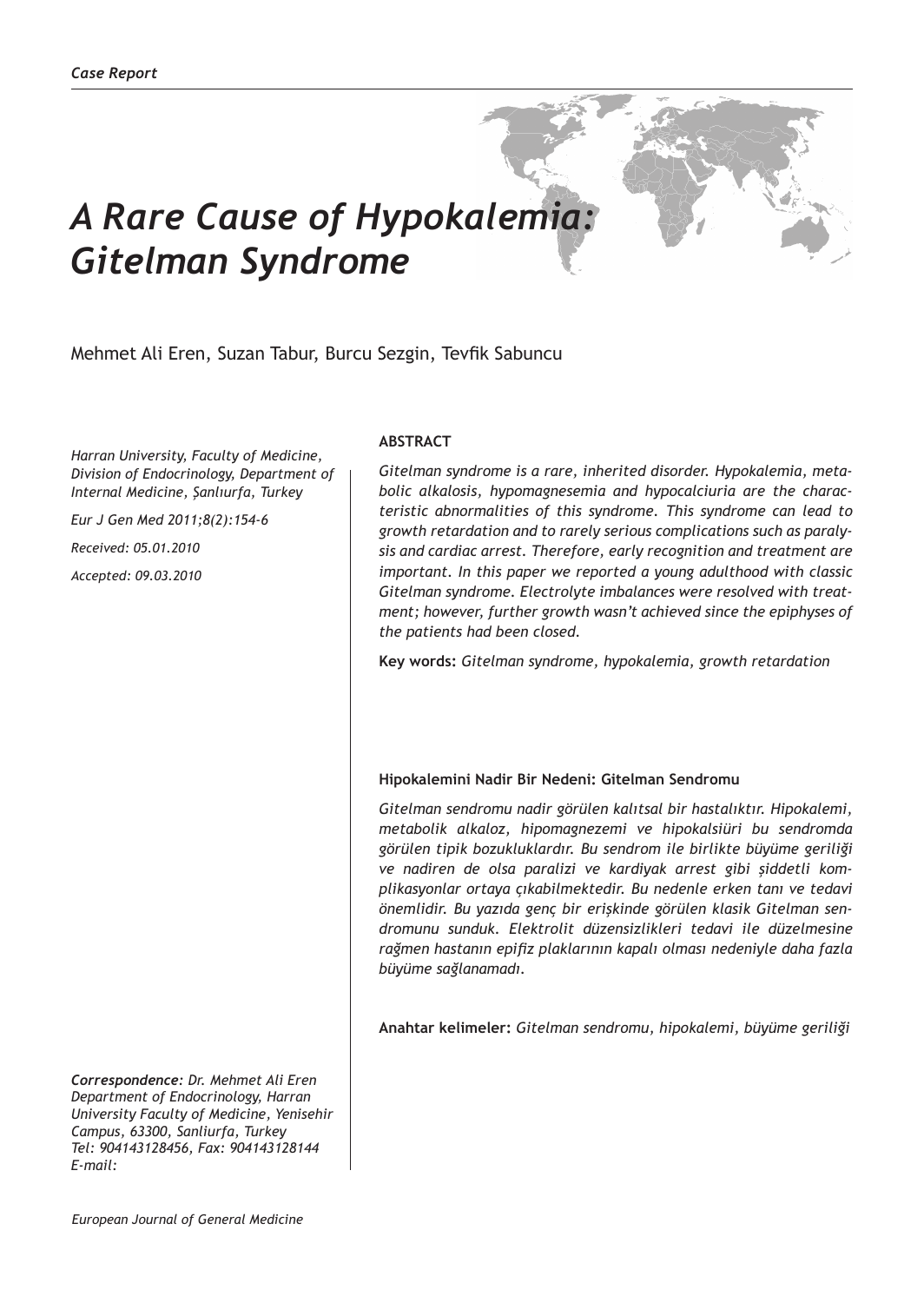## **INTRODUCTION**

Gitelman syndrome (GS) is an inherited, autosomal recessive disorder which was first described by Gitelman et al. in 1966 (1). It is a rare disease, prevalence is uncertain. In a study prevalence of the disease reported as 1.2 cases per million in Sweden (2). Clinical symptoms may include fatigue, cramp, muscle weakness, carpopedal spasms, and rarely may include serious symptoms such as paralysis and sudden cardiac arrest (3-5). Growth retardation can be seen with GS, but not frequent as in Bartter syndrome (6,7). Main characteristics of the syndrome are hypokalemia, metabolic alkalosis, hypomagnesemia and hypocalciuria due to inactivating mutations in thiazidesensitive sodium chloride cotransporter gene (NCCT) (8- 10). Therefore in a case presenting with biochemical and metabolic abnormalities, especially with hypokalemia GS should be taken into consideration. We reported a case of GS with short stature, classical biochemical abnormalities, and symptoms most of which were responsive to the treatment.

# **CASE**

A 19-year-old man was admitted to our clinic with weakness and cramps of all four limbs, and growth retardation. Six months ago he had applied to another hospital with similar complaints, and hypokalemia was detected. He was started on 16 miligram potassium per day. The patient's history was unremarkable for vomiting, diarrhea and diuretic or laxative use. On physical examination his height was 149 cm and weight was 39 kg. Standard deviation (SD) for both were below the 3 SD, arterial blood pressures were 100/60 mmHg. Cardiovascular examination was normal with sinus rhythm and no murmur. Chovstek and Trousseau signs were positive. There was no hematological abnormality. Biochemical work-up showed hypokalemia, hypomagnesemia, and hypochloremia. Serum creatinin and serum urea was 0.87mg/dL (normal range 0.2-1.2) and 16 mg/ dL (normal range 10-50), respectively. Glomerular filtration rate was calculated as 71%. Daily urine potassium and magnesium excretion, and fractional excretion of magnesium were high. 24 hours calcium urine excretion was low (Table 1). The patient had metabolic alkalosis: bicarbonate and pH values were 29.4 mmol/dL and 7.46, respectively. Hormonal examination disclosed high supine plasma renin and normal plasma aldosterone levels. Thyroid function test were normal. Pituitary-

adrenal and gonadal axis were intact. Cortisol level was suppressed (<1 µg/dL) with 1 mg dexamethasone suppression test. Serum PTH level was normal (Table 1). There was not any finding of gastrointestinal malabsorption: serum vitamin B12 (439.3 pg/mL; normal range 200-900), folic acid (12.2 ng/mL; normal range 3-19.9) and ferritin (167.2; normal range 13-400) levels were normal. Serum anti-gliadin and anti-endomisium antibodies were negative. On radiological examination, there was no finding of chondrocalcinosis in X-ray of the knee. Renal ultrasonography showed no nephrocalcinosis. No lesion or hyperplasia were found on adrenal gland MRI. MRI of hypothalamic-pituitary region was normal. Epiphysial plates were closed, and bone age was similar with the chronological age in the X-ray of the left hand. The final diagnosis was the GS with the evaluation of the all laboratory and clinical data. Potassium chloride (120 mEq/day i.v infusion) and magnesium (300 mg/day) were administered initially. Eventually he was treated with spironolactone 100 mg/day, magnesium 300 mg/ day, potassium 16 mg/day, and indomethazine 75 mg/ day per oral. Serum potassium level was 4.7 mEq/L at the fifth day of the oral treatment.

# **DISCUSSION**

Causes of hypokalemia can be divided to four main groups; inadequate intake (i.e anorexia nervosa, longterm hunger), gastrointestinal losses (i.e. vomiting, diarrhea), potassium shift from extracellular fluid to intracellular fluid and excess renal losses (11). At the beginning of the evaluation of hypokalemia, pseudohypokalemia, due to the extreme increase in the number of leukocytes, should be eliminated. Leukocyte number was in the normal range in our case. Vomiting, diarrhea, anorexia nervosa, and long-term hunger were not detected. Potassium shift between extra and intra cellular fluid might be related with hypokalemic periodic paralysis, barium ingestion, insulin, vitamin B12 therapy, and thyrotoxicosis. In our case there was no history of medication except potassium intake, and thyroid functions were normal. Urinary excretion of potassium was increased, arterial blood pressure was normal; therefore, we analyzed serum bicarbonate level. Furthermore we detected metabolic alkalosis. As a result we made differential diagnosis of GS and Bartter syndrome.

Bartter syndrome is present in the infancy or early childhood and is related with increased or normal uri-